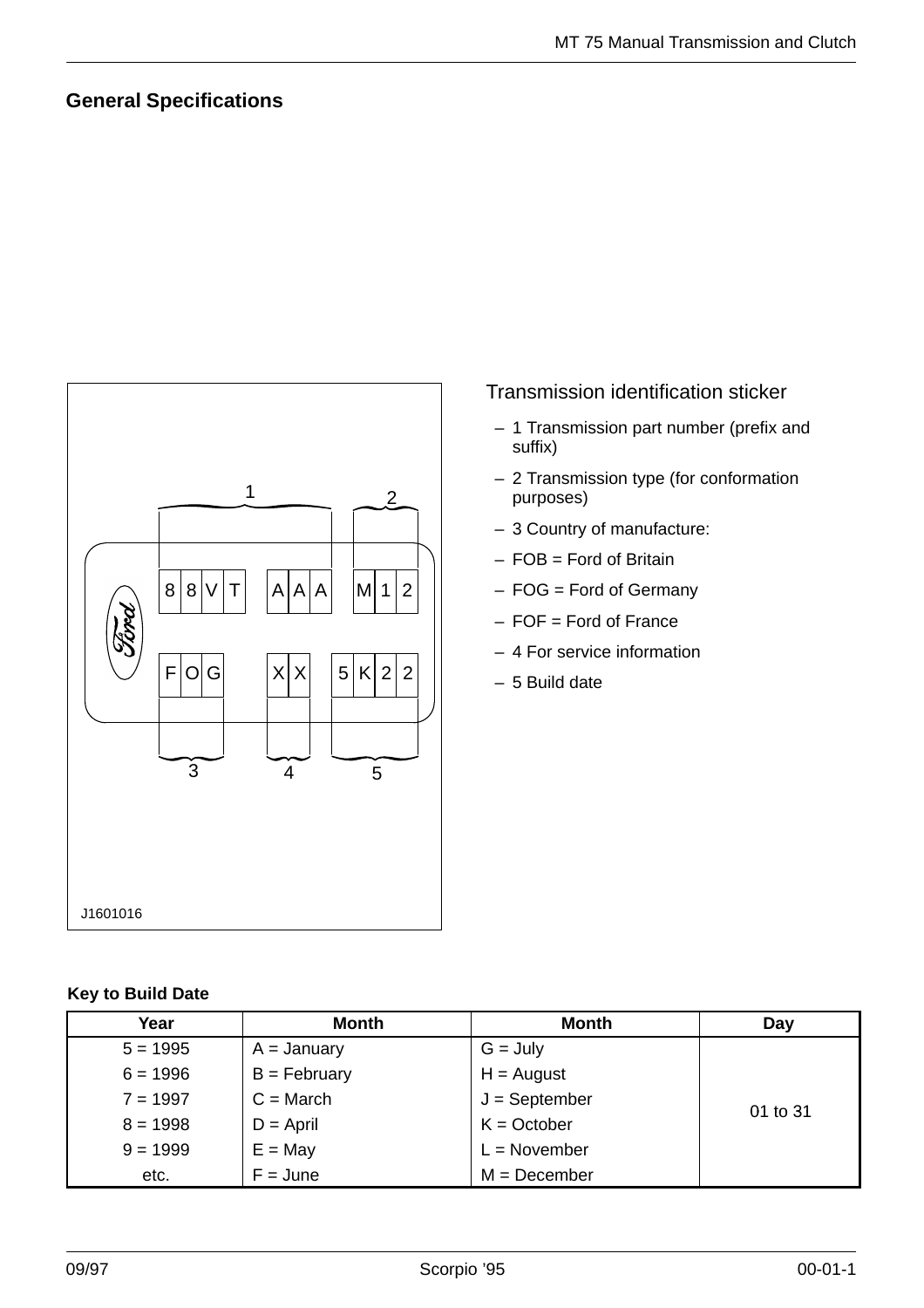| <b>Engine</b>          | 1st gear | 2nd gear | 3rd gear | 4th gear | 5th gear | <b>Reverse</b><br>gear |
|------------------------|----------|----------|----------|----------|----------|------------------------|
| 2,0 DOHC 8V            | 3,89     | 2,08     | 1,34     | 1,00     | 0,82     | 3,51                   |
| 2,0 DOHC 16V           | 3,61     | 2,08     | 1,44     | 1,00     | 0,83     | 3,26                   |
| 2,3 DOHC 16V<br>MY '97 | 3,61     | 2,08     | 1,44     | 1,00     | 0,83     | 3,26                   |
| 2,3 DOHC 16V<br>MY '98 | 3,61     | 2,08     | 1,36     | 1,00     | 0,76     | 3,26                   |
| 2,5I TCI Diesel        | 3,61     | 2,08     | 1,36     | 1,00     | 0,76     | 3,26                   |

#### **Transmission Ratios**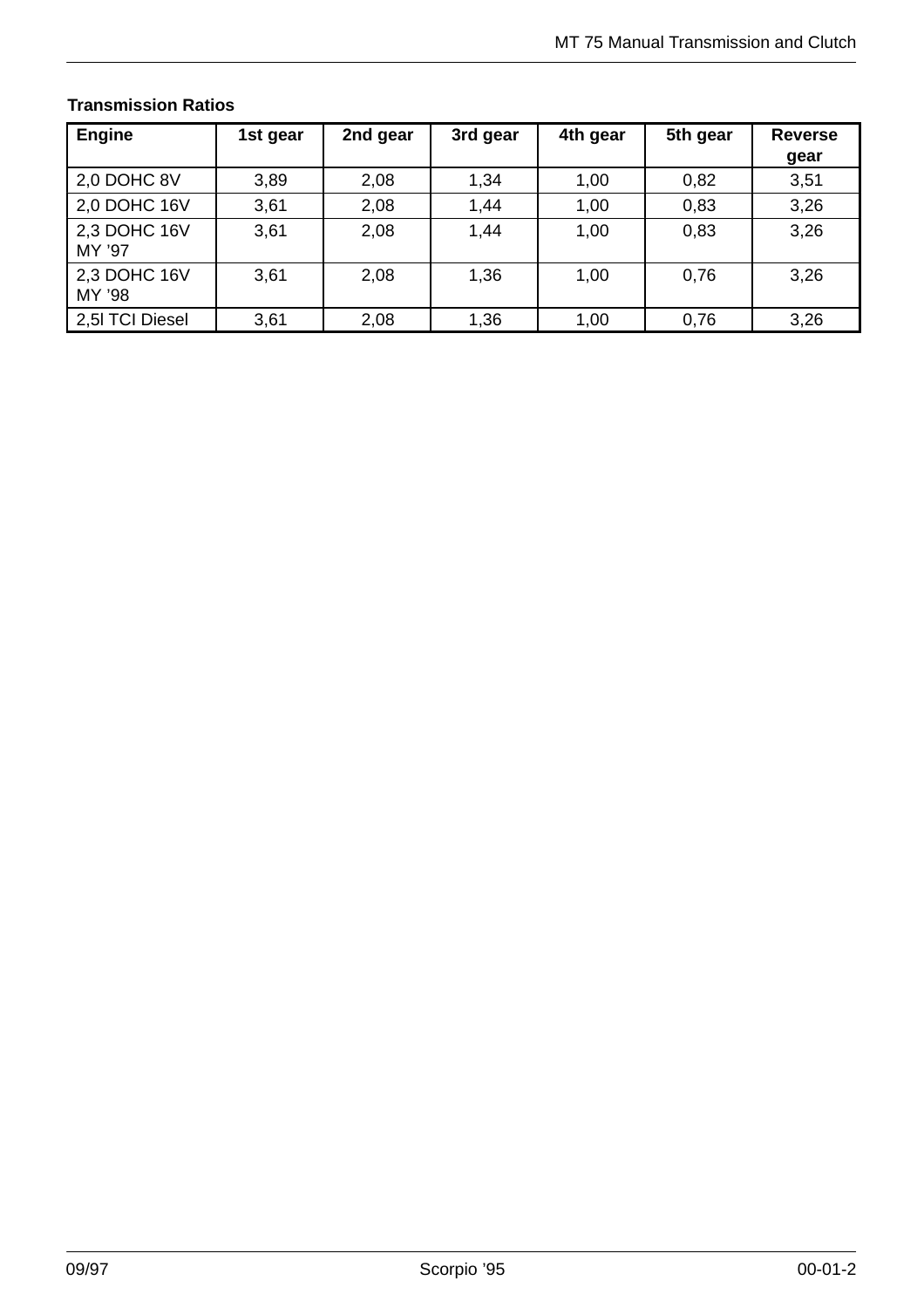#### **Transmission Installation Overview**

| <b>Engine</b>                      | Rear<br><b>Axle</b><br>Ratio |              | <b>Tyre Size</b> |              |              |              | <b>Number of</b><br><b>Teeth</b>             |              |                                |                                          |
|------------------------------------|------------------------------|--------------|------------------|--------------|--------------|--------------|----------------------------------------------|--------------|--------------------------------|------------------------------------------|
|                                    |                              | 195/65<br>15 | 205/60<br>15     | 215/60<br>15 | 225/60<br>15 | 225/50<br>16 | 225/45<br>17<br>225/50<br>17<br>225/55<br>16 | 225/45<br>17 | Speed-<br>om-<br>eter<br>cable | Speed-<br>om-<br>eter<br>drive<br>pinion |
| 2,0 DOHC<br>8V                     | 4,09                         |              |                  | X            | $\mathsf{X}$ |              | X                                            |              | 7 no<br>colour                 | 23<br>blue                               |
| 2,0 DOHC<br>8V                     | 4,09                         | $\sf X$      | X                |              |              | $\sf X$      |                                              | X            | 7 no<br>colour                 | 24 red                                   |
| 2,0 DOHC<br><b>16V</b>             | 4,27                         |              |                  | X            | X            |              | X                                            |              | 7 no<br>colour                 | 24 red                                   |
| 2,0 DOHC<br><b>16V</b>             | 4,27                         | X            | X                |              |              | X            |                                              | X            | 7 no<br>colour                 | 25<br>purple                             |
| 2,5 TCI<br><b>Diesel</b><br>Engine | 3,36                         |              |                  |              |              |              | X                                            |              | 8 red                          | 21<br>green                              |
| 2,5 TCI<br><b>Diesel</b><br>Engine | 3,36                         | X            | X                | X            | X            | X            |                                              | X            | 8 red                          | 22<br>yellow                             |

# **Clutch**

| <b>Engine</b>                 | 2,0 DOHC                   | <b>2,0 DOHC-16V</b>        | <b>2,5 TCI</b>             |
|-------------------------------|----------------------------|----------------------------|----------------------------|
| Manufacturer                  | <b>LUK</b>                 | <b>LUK</b>                 | LUK/F & S                  |
| <b>Type</b>                   | Single-plate<br>dry clutch | Single-plate<br>dry clutch | Single-plate<br>dry clutch |
| <b>Size</b>                   | 215                        | 215                        | 242                        |
| Actuation                     | Hydraulic                  | Hydraulic                  | Hydraulic                  |
| Clutch lining (material)      | Ferodo 3114F               | Ferodo 3114F               | Beral<br>K202/1B           |
| Lining outside diameter in mm | 216                        | 216                        | 242                        |
| Lining inside diameter in mm  | 153                        | 153                        | 155,5                      |
| Lining thickness in mm        | 7,24                       | 7,24                       | 7,3                        |
| Number of torsion springs     | 12                         | None                       | 10                         |

#### **Lubricants, Adhesives and Sealers**

| <b>Description</b>                            | <b>Ford Specification</b> |
|-----------------------------------------------|---------------------------|
| <b>Transmission fluid</b>                     | <b>ESDM-2C186-A</b>       |
| Brake fluid (Super Dot 4)                     | ESDM-6C57-A               |
| Sealer                                        | <b>ESKM-4G242-A</b>       |
| High-temperature grease                       | <b>ESDM-1C220-A</b>       |
| Thread-locking compound Loctite 270           | SDM-4G9107-A              |
| Sealer for selector interlock mechanism plugs | <b>ESKM-4G242-A</b>       |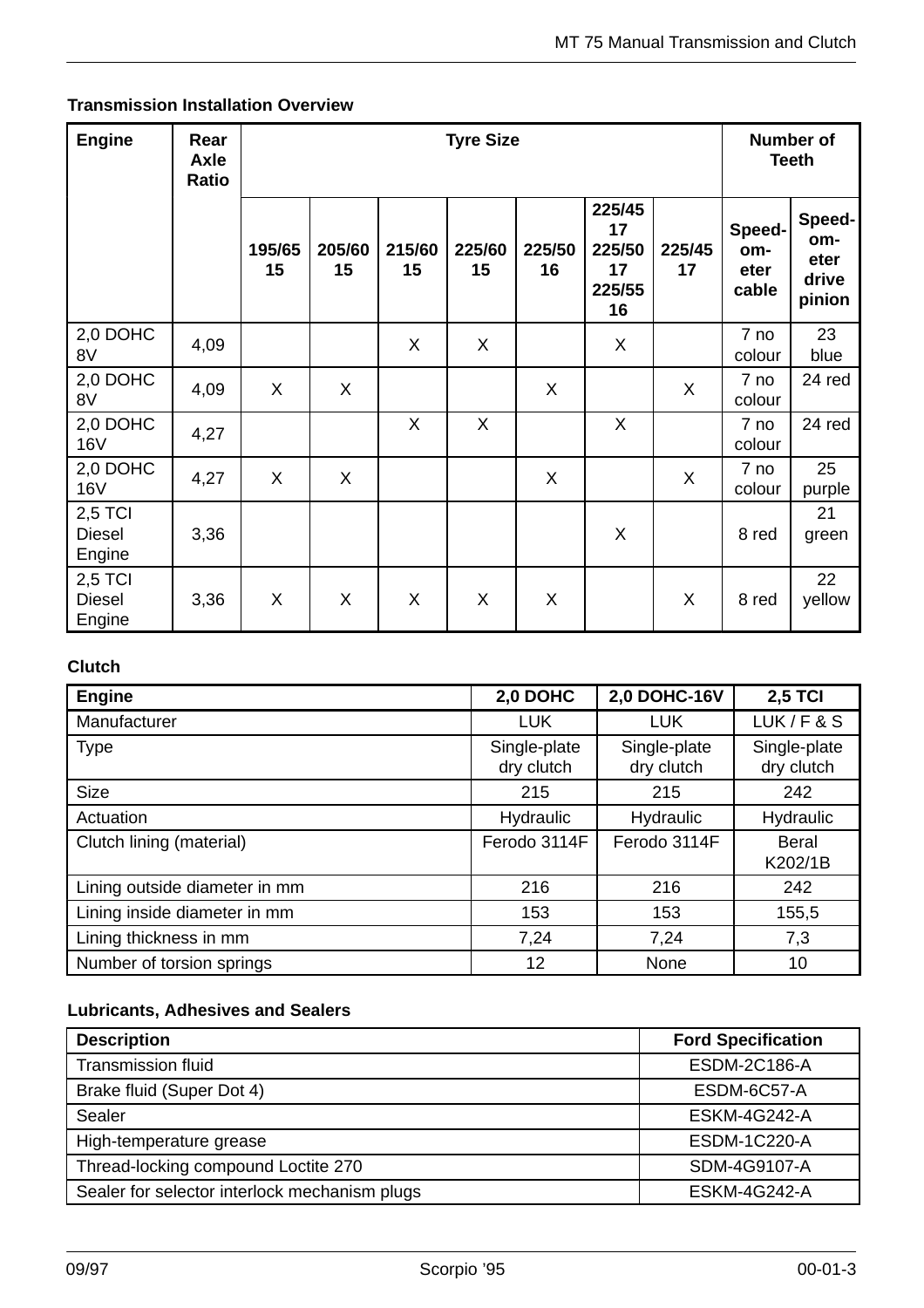## **Capacity**

| <b>Description</b>        | <b>Litres</b>          |
|---------------------------|------------------------|
| <b>Transmission fluid</b> |                        |
| Oil level                 | $0 - 5$ mm below lower |
|                           | edge of check bore     |

# **Torques**

| <b>General</b>                               | <b>Nm</b> | lbf.ft |
|----------------------------------------------|-----------|--------|
| Engine undershield to front axle crossmember | 19        | 14     |
| Rear axle transverse brace                   | 49        | 36     |
| Front axle transverse brace                  | 80        | 59     |
| Coolant expansion tank (2,5 TCI)             |           |        |

## **Torques**

| <b>Exhaust</b>                                        | <b>Nm</b> | Ibf.ft |
|-------------------------------------------------------|-----------|--------|
| Exhaust manifold heat shield (2,0 DOHC 8V)            |           | 5      |
| Catalytic converter to exhaust manifold (2,0 DOHC 8V) | 41        | 30     |
| Front exhaust pipe to turbocharger (2,5 TCI)          | 45        | 33     |
| Catalytic converter to exhaust mounting bracket       | 47        | 35     |
| Exhaust mounting bracket to transmission              | 44        | 32     |
| Exhaust mounting bracket to transmission crossmember  | 47        | 35     |
| Front to rear part of exhaust system                  | 47        | 35     |
| Turbocharger heat shield (2,5 TCI)                    | 10        |        |
| Turbocharger heat shield (2,5 TCI)                    | 12        | 9      |

## **Torques**

| <b>Clutch</b>                                  | <b>Nm</b> | lbf.ft |
|------------------------------------------------|-----------|--------|
| Clutch pressure plate to flywheel              | 30        | 22     |
| Slave cylinder (complete with release bearing) | 10        |        |
| Bolt for hydraulic clutch pipe (2,5 TCI)       | 44        | 32     |
| Master cylinder                                | 10        |        |
| Pressure pipe to master cylinder               | 14        | 10     |
| <b>Bleed nipple</b>                            | 14        |        |

## **Torques**

| <b>Driveshaft</b>                           | <b>Nm</b> | lbf.ft |
|---------------------------------------------|-----------|--------|
| Driveshaft to rear axle vibration damper    | 66        | 49     |
| Driveshaft centre bearing to floor assembly | 21        | 15     |
| Driveshaft to transmission                  | 78        | 58     |

## **Torques**

| <b>Remove/install transmission</b>                                              | <b>Nm</b> | lbf.ft |
|---------------------------------------------------------------------------------|-----------|--------|
| Starter motor (2,0 DOHC 8V)                                                     | 44        | 32     |
| Starter motor and heat shield to transmission intermediate flange (2,5)<br>TCI) | 35        | 26     |